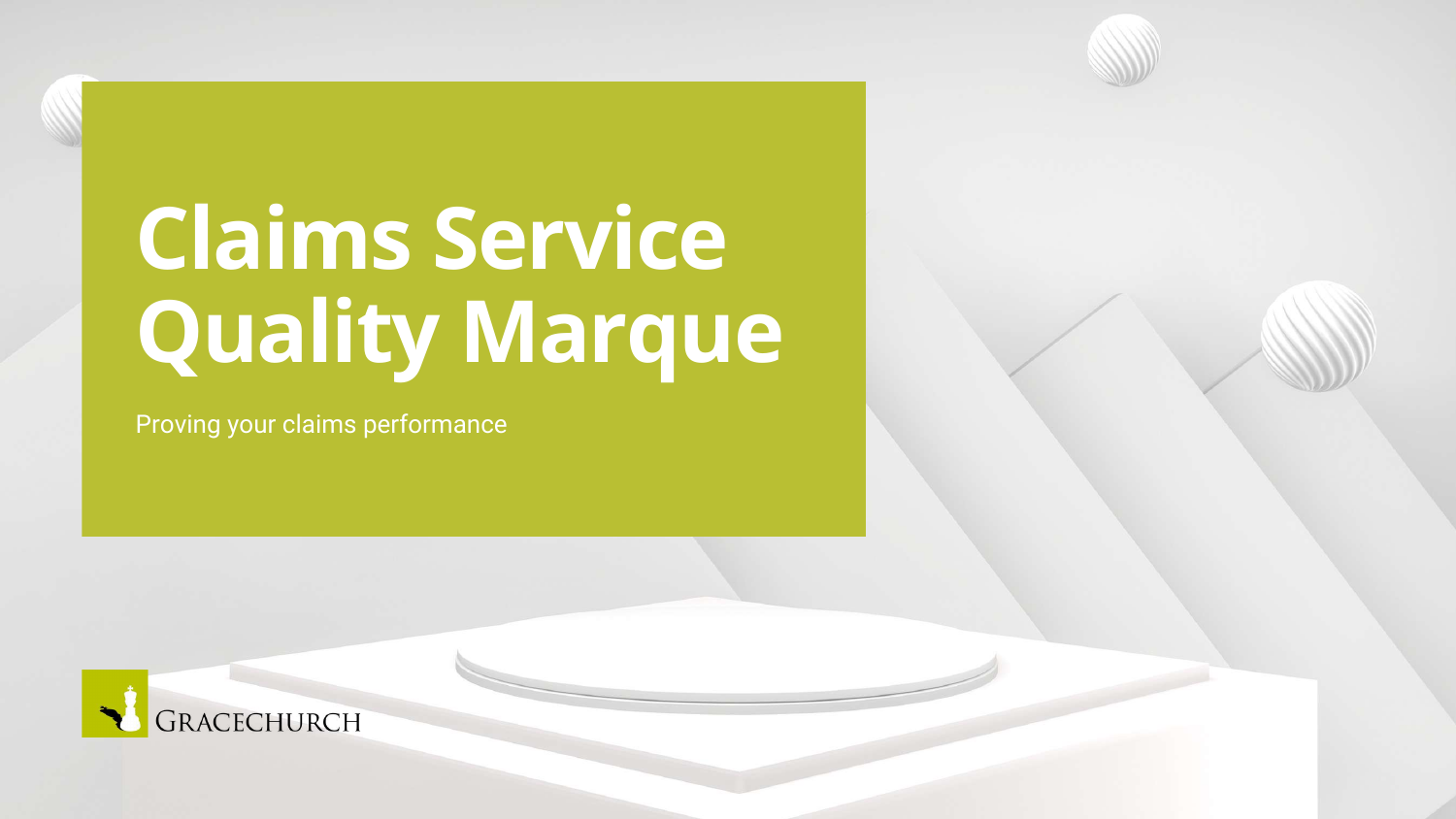

- 
- 
- 
- 
- The SQM is awarded annually to claims teams who have been rated as having consistently outstanding service quality based on the Gracechurch Claims Service Monitors.

## **Service Quality Marque**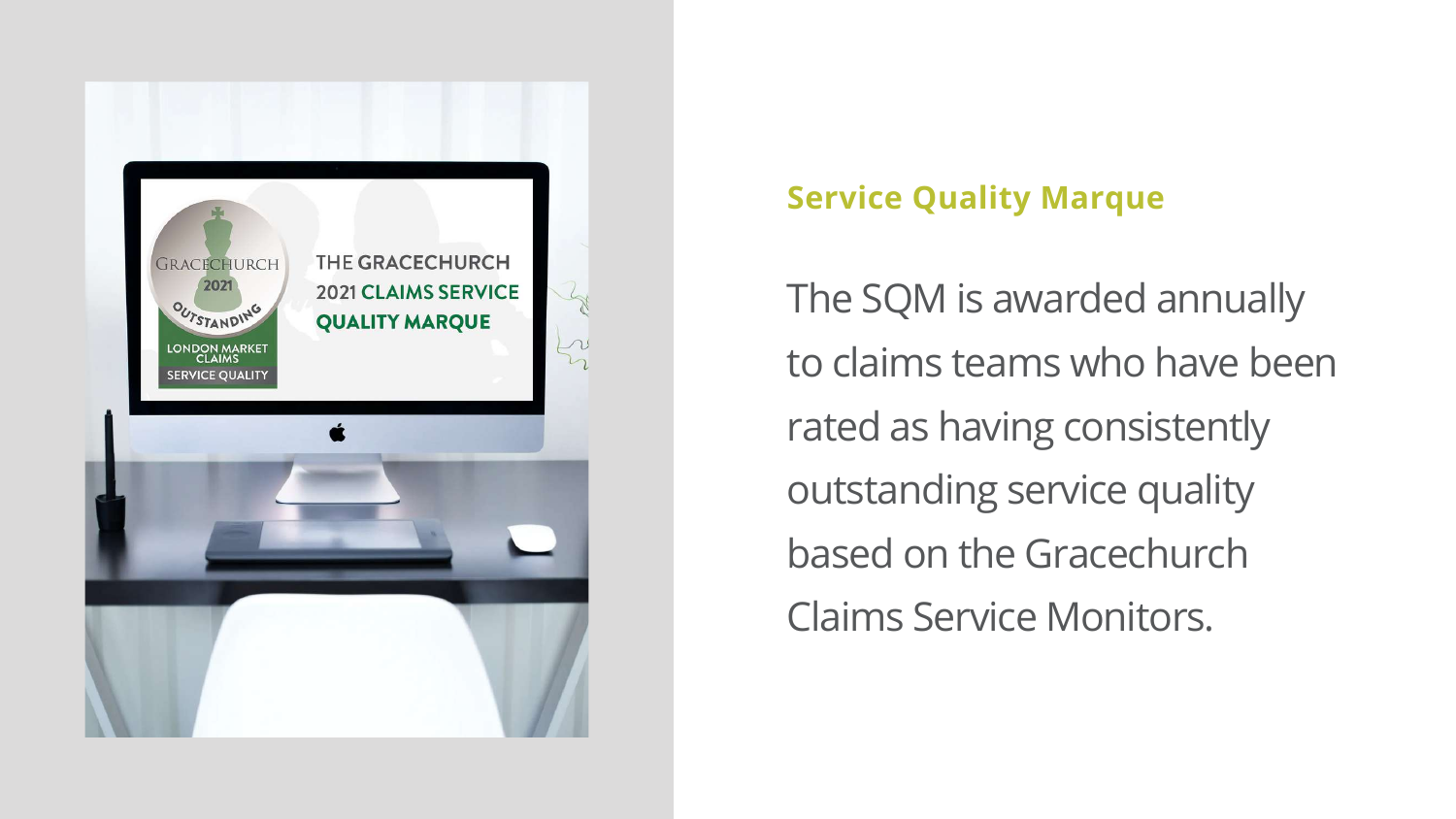**The SQM provides a truly independent accreditation of claims service quality.**



### **What does SQM do?**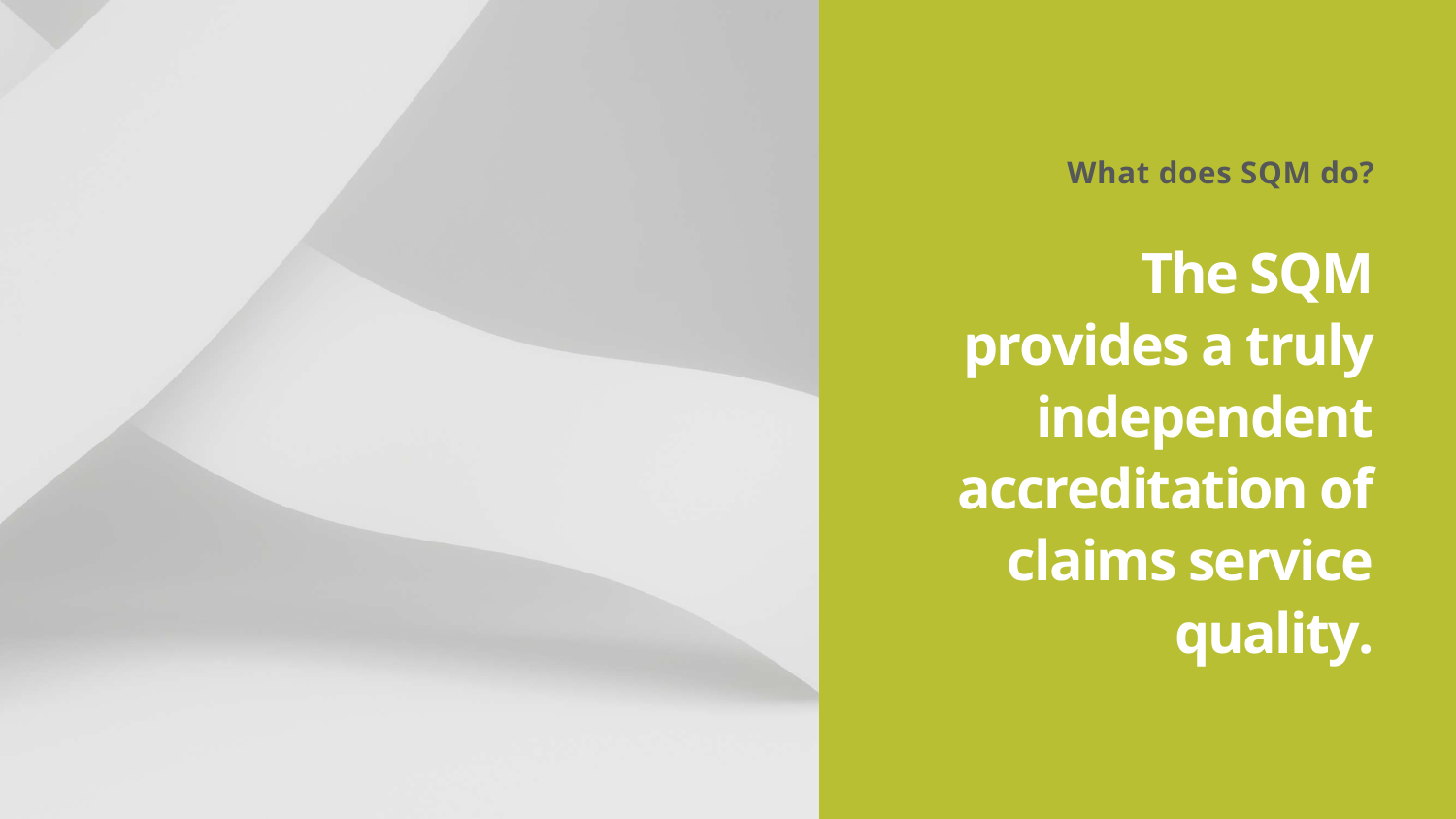**Net Promoter Score**

Allows cross company comparisons of service NPS performance



**Top of mind recommendation**

Measures an organisation's top-ofmind awareness



#### **Usage**



Identifies the claims services used by the claims advocate in the last 6 months



## **Key Measures & Data Evidence**

for the Claims Service Reports



#### **Service ratings**

Measures insurers' claims service performance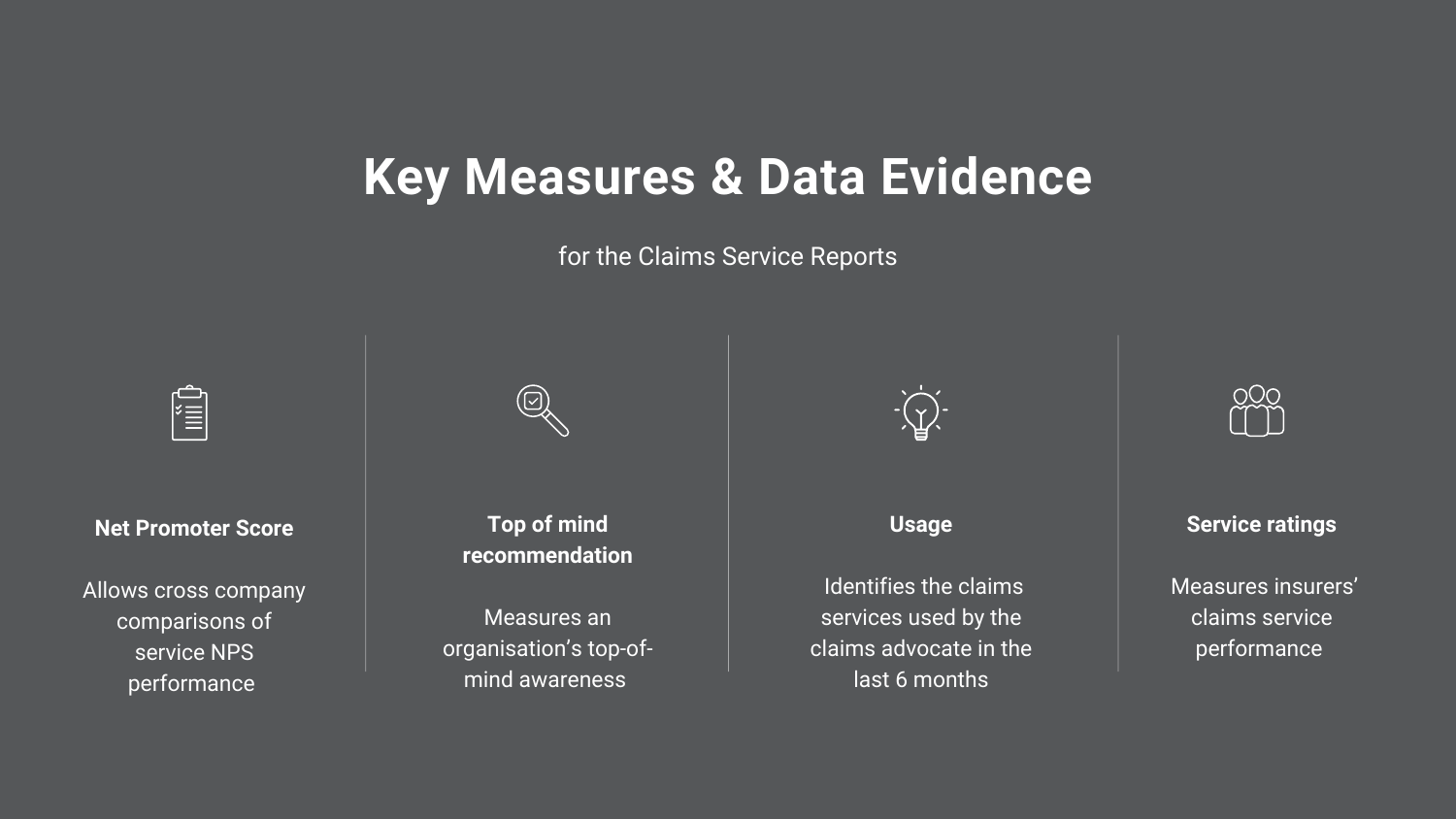- Claims teams achieve the award
- based on a range of empirical
- measures, including having a 12
- month consistently above-average
- 'Net Promoter Score' (NPS<sup>®</sup>) and
- strong performance on the
- customer-centric service ratings of
- Commerciality and Communication.

## **What is SQM based on?**

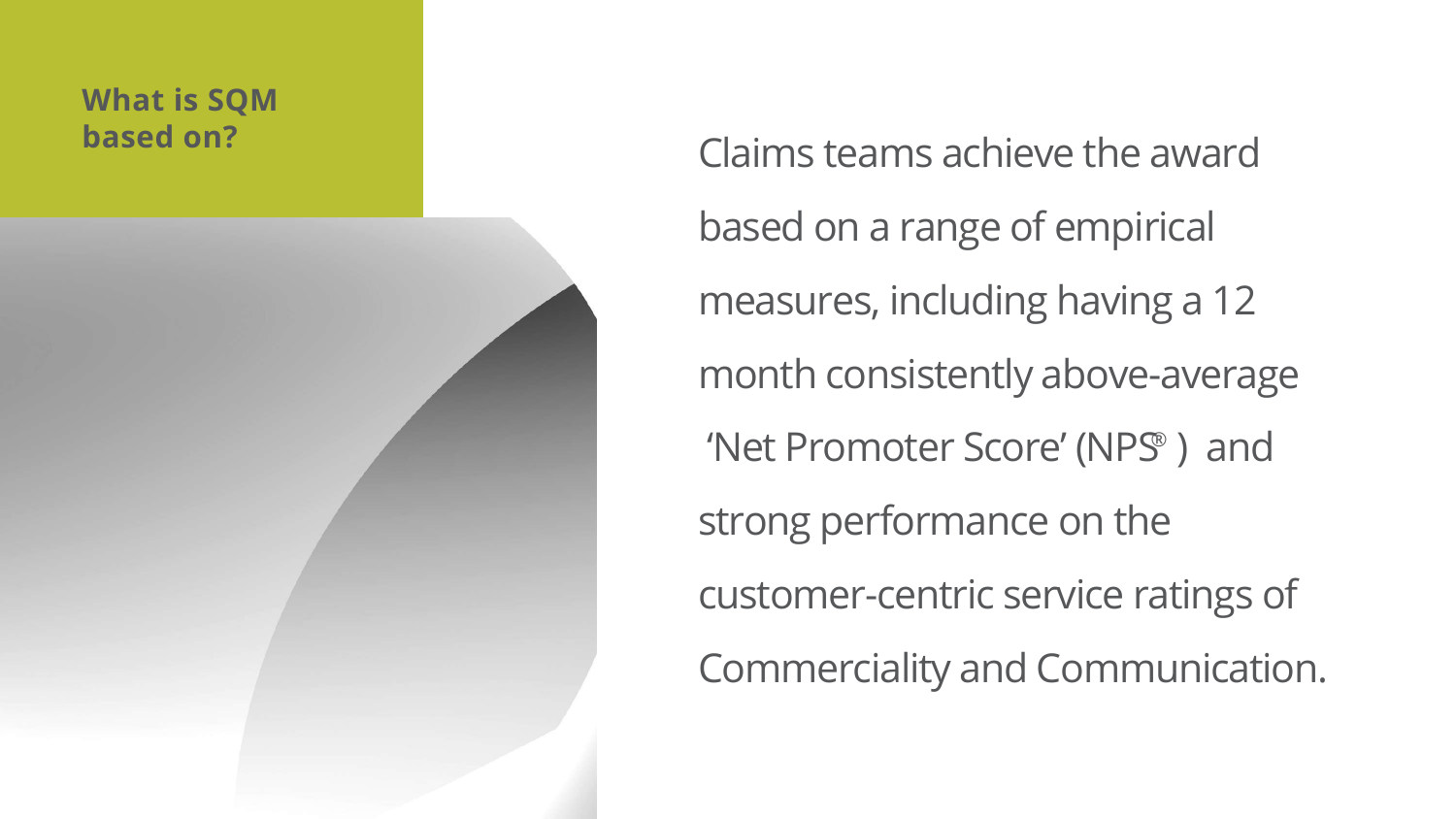NPS measures claims brokers' ®likelihood of recommending each of the insurers they interact with based on service quality. We benchmark NPS based on thousands of data points.



### **Why NPS?**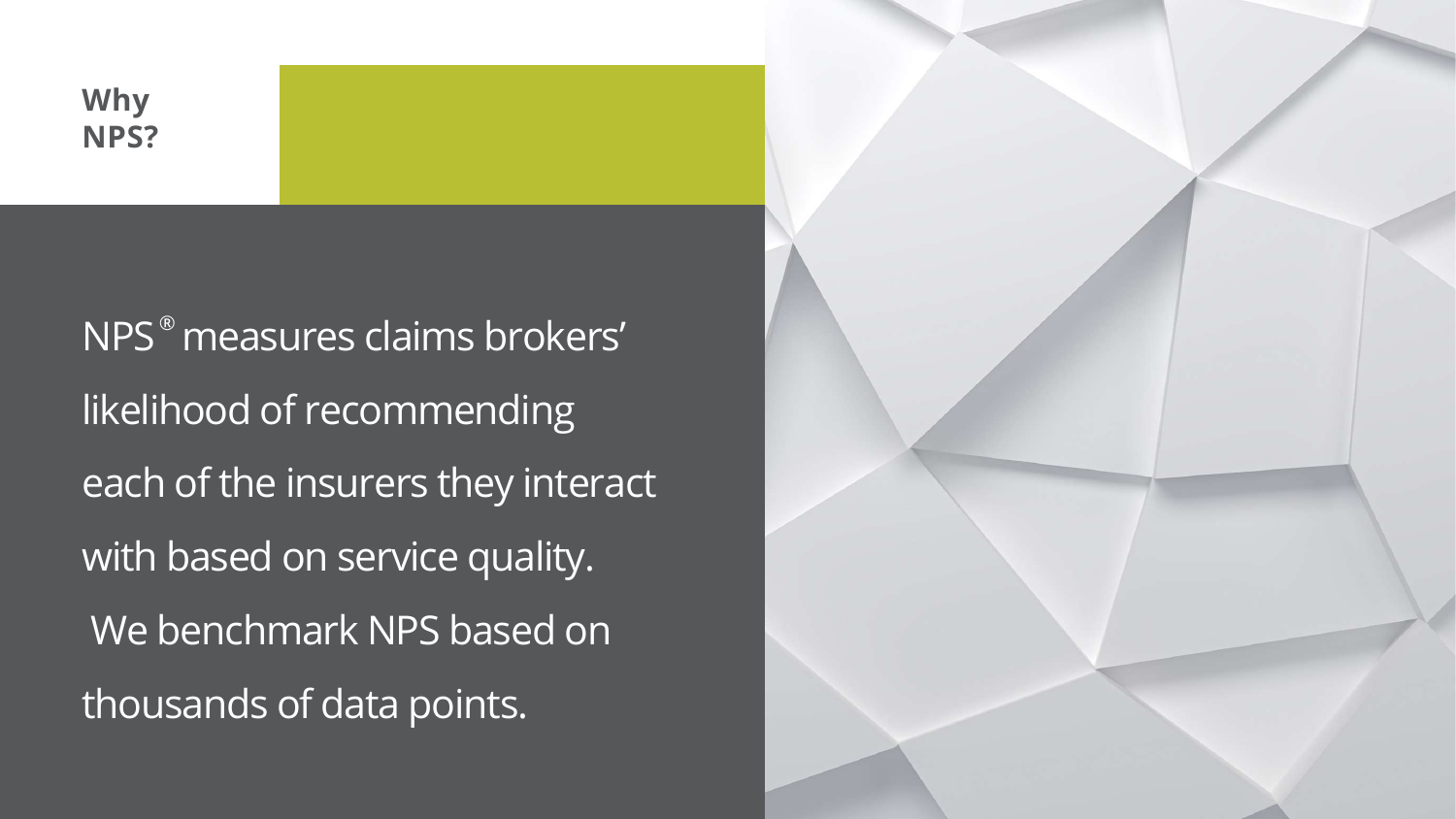# **SQM claims portfolio**

The specialty insurance markets' only independent service ratings.



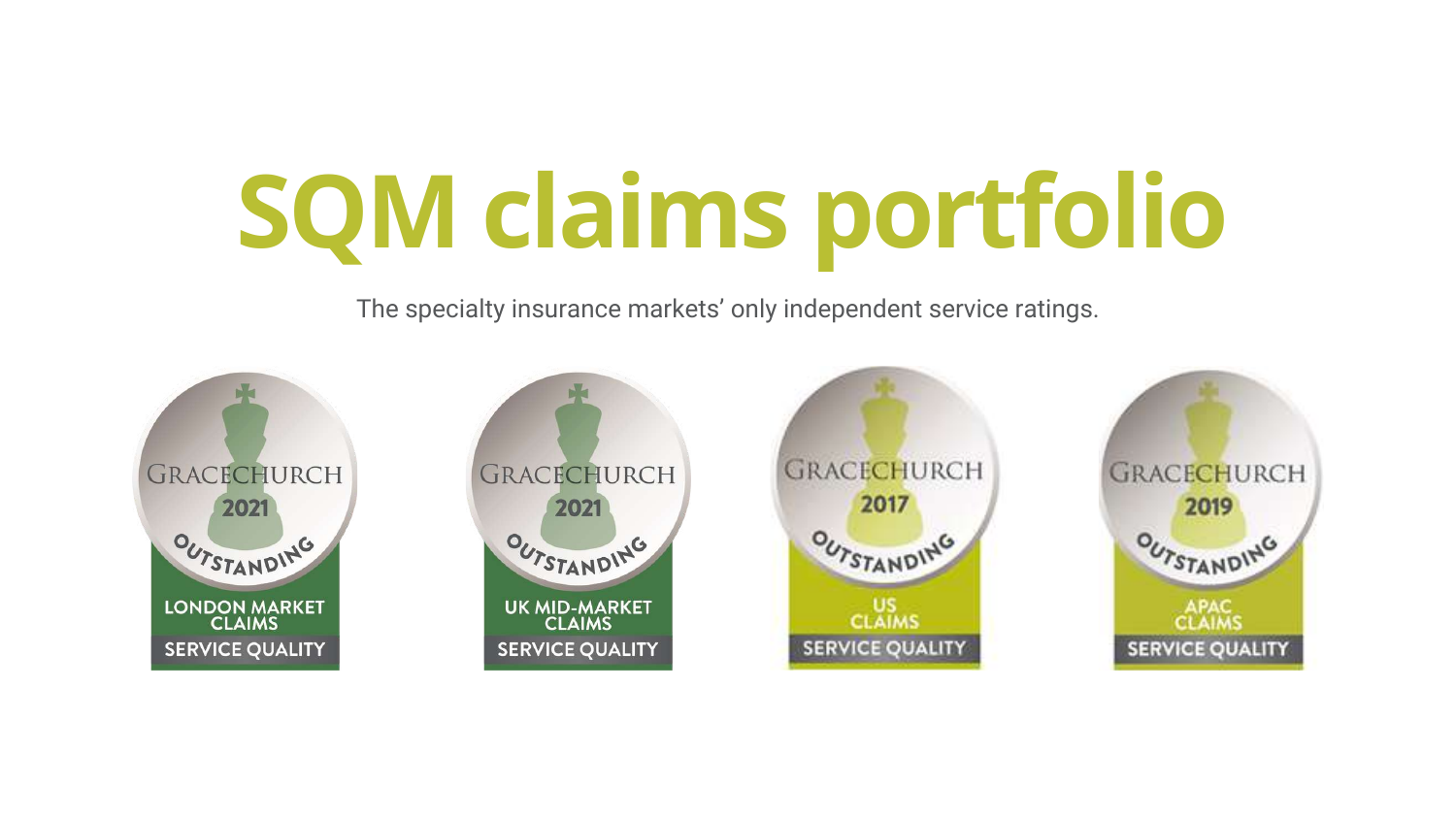**Prove your service quality and support your claims brand**